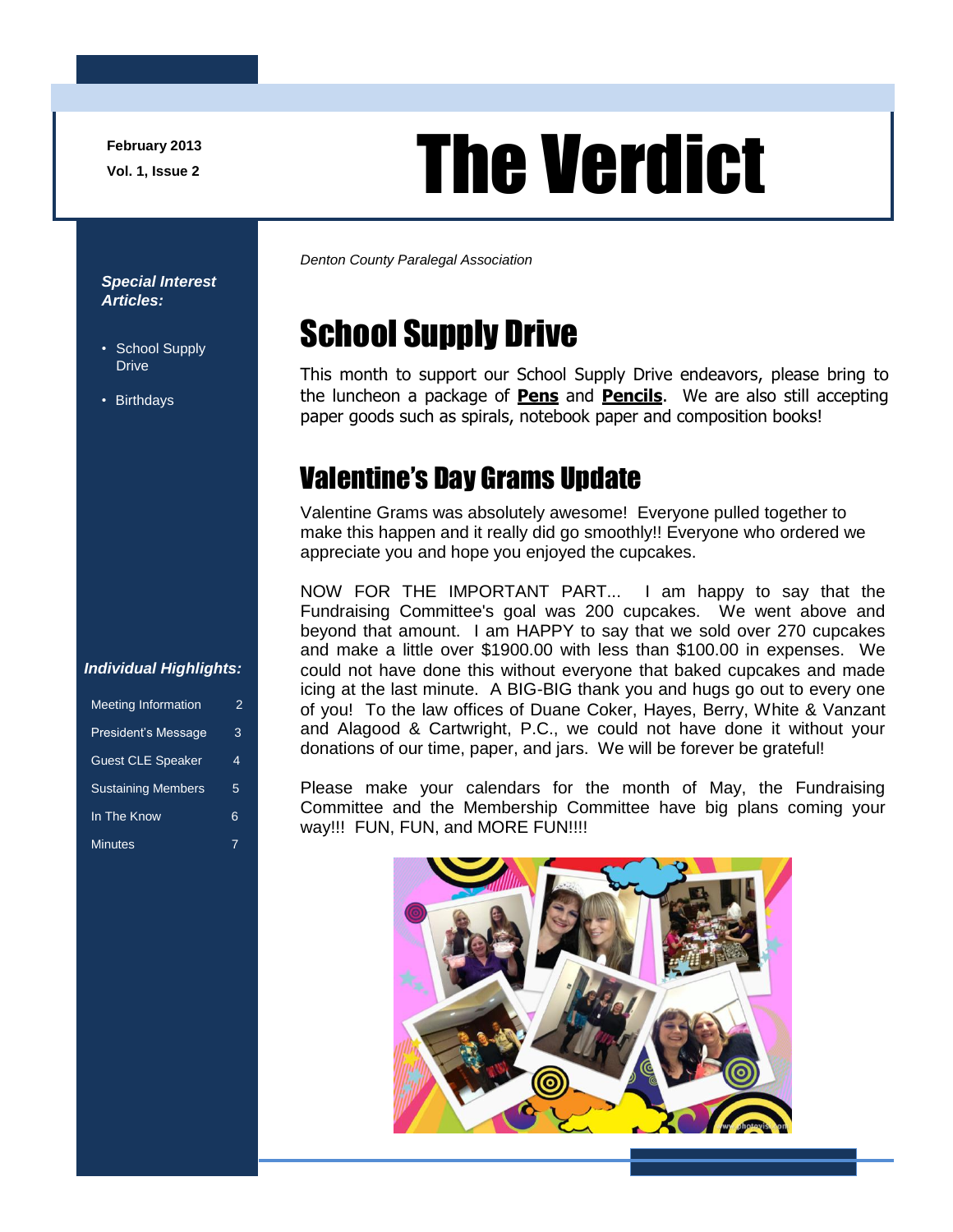# The Verdict **Page 2 of 7**

### Meeting Notice

The Denton County Paralegal Association's next Luncheon will be on Thursday, *February 28, 2013* at noon at Oakmont Country Club, 1901 Oakmont Drive, Corinth, Texas.

The all-inclusive cost of lunch is \$14.00 payable when you sign in. We cannot accept debit or credit cards, or make change, so please bring *exact* amount of cash or a check made payable to DCPA.

*RESERVATIONS ARE REQUIRED and can be made via e-mail to ria@cokerlegal.com. The Deadline for making your reservation is 5:00 P.M. on Monday, February 25, 2013.*

**Notice: We must notify Oakmont of the number attending prior to the meeting for preparation of adequate food and seating arrangements. Those that have RSVP'd will get served and seated first. We cannot guarantee that you will have seating or food if you do not RSVP.** 

## **Directions to Oakmont**

Oakmont Country Club is located in Corinth off I-35 East between Lewisville and Denton.

- Exit 461 Shady Grove Road/Post Oak Drive  $\bullet$
- Turn west onto Post Oak Drive  $\bullet$
- Turn right (west) onto Robinson Road at stop sign
- Turn left (south) onto Oakmont Drive you will see an Oakmont sign in the median
- Turn right into Oakmont Country Club (second right)  $\bullet$

### AGENDA FOR FEBRUARY MEETING

- Date: February 28, 2013 Place: Oakmont Country Club 1901 Oakmont Drive Corinth, Texas 76210
- Time: Noon
	- 1. Welcome members and guests

2. Old Business

- a. Approve January minutes
	- b. Approve January Treasurer's Report
- 3. New Business
	- a. Fundraising Committee update
	- b. Membership Committee update
- 4. Speaker Adam T. Whitten
- 5. Adjournment

#### **2013 Officers**

Ria Sherman, President [ria@cokerlegal.com](mailto:ria@cokerlegal.com)

Kim Guertler, President-Elect [Kim.guertler@dentoncounty.com](mailto:Kim.guertler@dentoncounty.com)

Michelle James, Secretary/Parliamentarian [mjames@csplaw.net](mailto:mjames@csplaw.net)

> Lisa Pittman, Treasurer [lpittman@hbwvlaw.com](mailto:lpittman@hbwvlaw.com)

Jennifer Stout, Historian Jennifer.stout@dentoncounty.com

#### **2013 Committee Chairs**

**CLE**, Vicki Schmidt [Vicki@cmloveless.com](mailto:Vicki@cmloveless.com)

**Fundraising**, Michelle Beecher [mbeecher@dentonlaw.com](mailto:mbeecher@dentonlaw.com)

**Legal Directory**, Michele George [mgeorge@hbwvlaw.com](mailto:mgeorge@hbwvlaw.com)

> **Membership**, Gina Elliot [gottigina@yahoo.com](mailto:gottigina@yahoo.com)

> **Newsletter**, Lisa Pittman [lpittman@hbwvlaw.com](mailto:lpittman@hbwvlaw.com)

**Social**, Christy Powell [cpowell@csplaw.net](mailto:cpowell@csplaw.net)

**TAPA**, Sunnie Palmer [sunnie@zellmerlaw.com](mailto:sunnie@zellmerlaw.com)

**Ad Hoc Scholarship**, Georgya Rankin [georgya@cokerlaw.com](mailto:georgya@cokerlaw.com)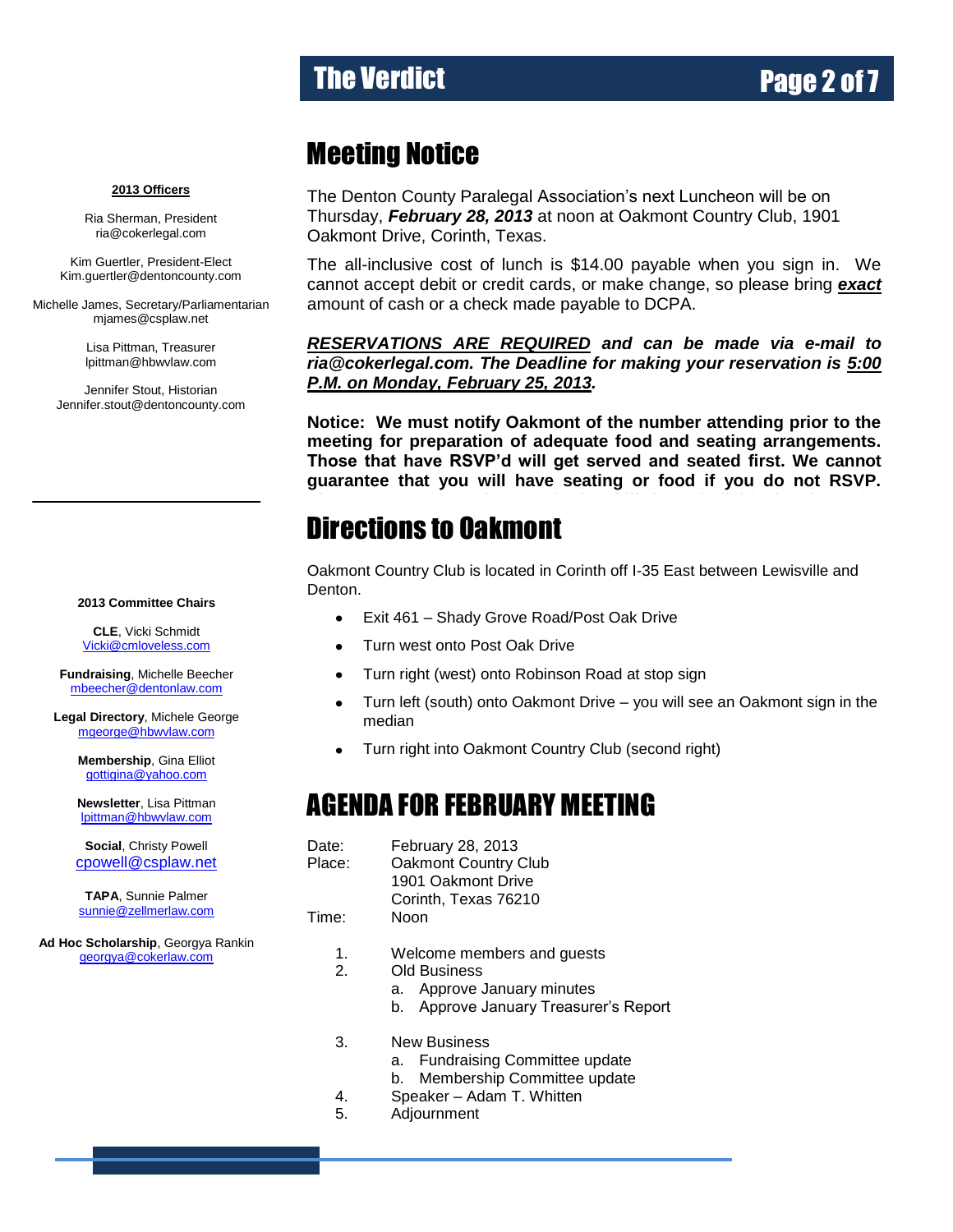### President's Message

By: Ria Sherman

Balance: harmony, poise, equity, parity.

I love to visit the Museum of Modern Art in Fort Worth; it helps me to see things in a new and different perspective. There is a sculpture comprised of two 6 foot square slabs of lead, impossibly heavy, set on edge at a right angle and held in place by a pole of rolled up lead, placed at the sweet spot where the three parts come together. Entitled 'Right Angle Corner Prop with Pole' by Richard Serra, it is a study of balance. The parts are held together by the intuitive placement of the three. I've walked past it many times but this weekend it resonated with me as an object lesson in teamwork.

With a very successful Valentine's Gram fundraiser under our belts (great job fundraising committee and volunteers) and our membership committee getting into high gear, it's easy to be swept up in a big project; especially if you spent Wednesday dressed up as a Valentine Fairy running all over the courthouse and county!

In this message I wanted to recognize the importance of our individual members and how they contribute to and support the DCPA. When you attend a luncheon, invite a guest, bake a batch of cupcakes or buy a couple, give a friend a DCPA application, send an encouraging email to a member or to a hard working committee chair, you are 'hitting the sweet spot' , making a difference and helping the DCPA to find that perfect, resonant balance.

Kudos to you! Don't forget to turn in your renewal!

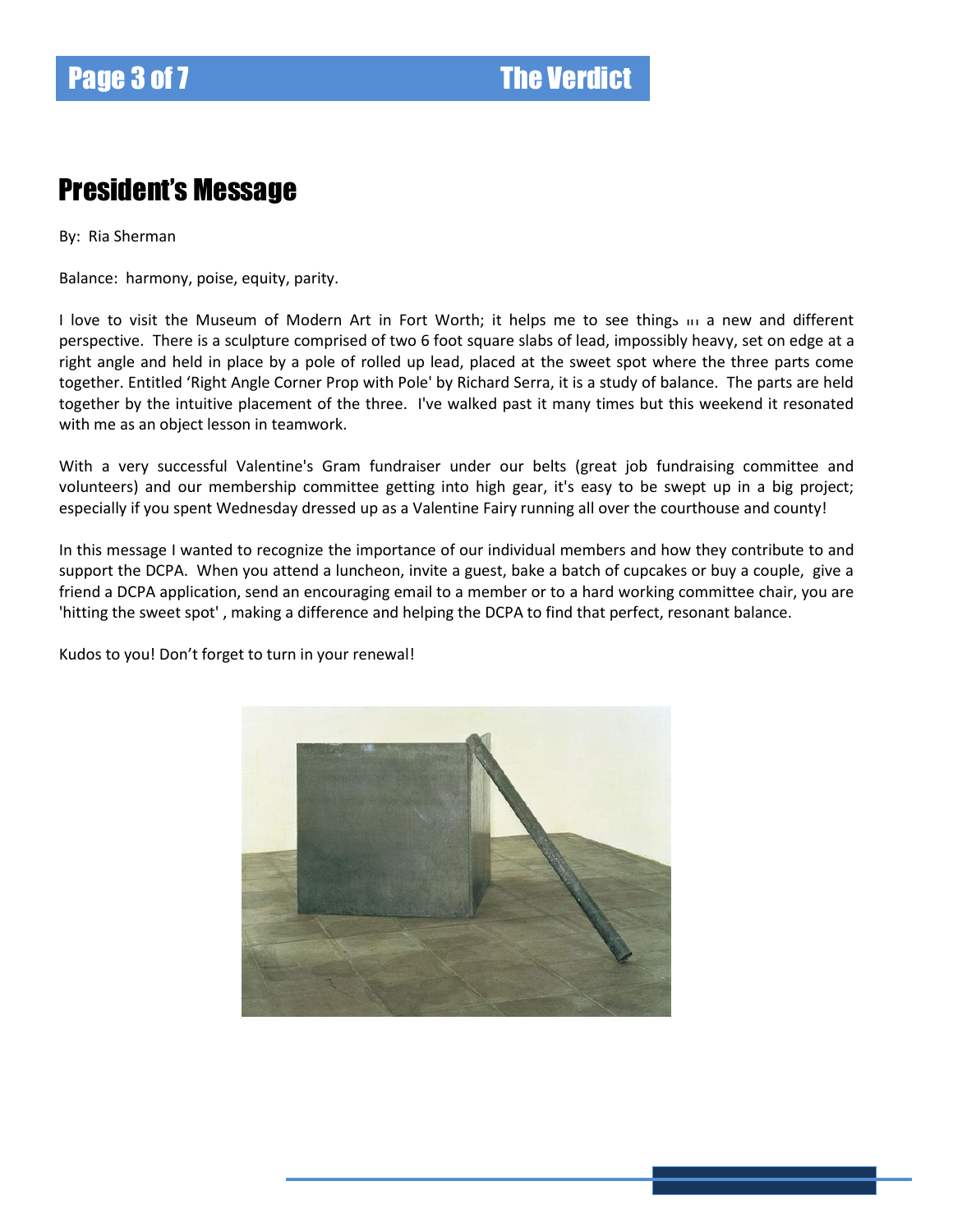# The Verdict **The Verdict**

### CLE Guest Speaker



Our Speaker this month is Adam T. Whitten, with Michael J. Whitten & Associates, P.C., who will discuss how to use State Bar Of Texas' research tool called Casemaker.

### **Birthdays**

Our members with March birthdays are:

Lisa Pittman (3/14) Carly Hensley (3/15) Heather Collard (3/19) Bruce Stewart (3/22) Lisa Bowles (3/31)

Hope each of you will have a **Happy Birthday!**

#### **Benefits of Membership In The Denton County Paralegal Association Include:**

**Legal Directory**

The 2012 Legal Directory is available for purchase. This latest directory has been updated to include some of the newest attorneys in Denton County. The cost of the directory is \$25.00 each. If you have an old directory, turn it in for a \$2.00 rebate on the purchase price. This is a great resource! Get yours today! For<br>more information contact information contact Michele George or Lisa Pittman at (940) 387-3518 or at [mgeorge@hbwvlaw.com](mailto:mgeorge@hbwvlaw.com) or [lpittman@hbwvlaw.com](mailto:lpittman@hbwvlaw.com).

- Receipt of the monthly issue of *The Verdict*
- Free Accredited CLE at monthly meetings
- Continuing Legal Education seminars on various topics
- Job Bank
- ❖ Motivation
- ❖ Networking with other paralegals in Denton County
- Professional growth through participation
- Communication and promotion of professional conduct and responsibility
- Continued individual and professional growth as paralegals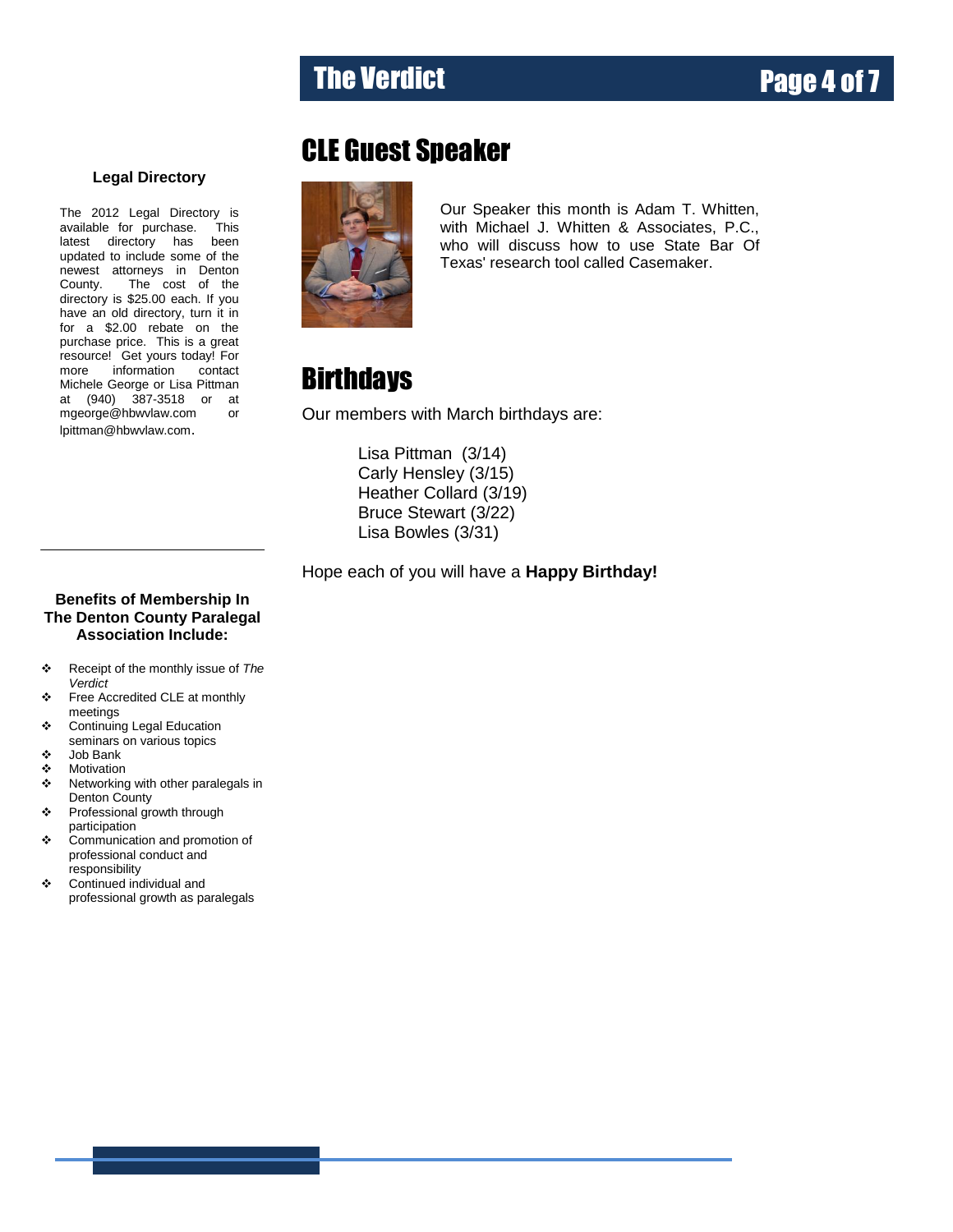### Support Our Sustaining Members

**Please help support our Sustaining Members by calling them when you have a project that needs outside support. Remember it is through their continued support and generosity that DCPA is able to provide social events at a low cost.**

### Accurate Concept Insurance

**Jay Freeman** 13321 Montfort Road Dallas, Texas 75240

Phone: 972-386-4386 | 800-967-4386 Fax: 972-233-3324 Email - [accurateconcept@msn.com](mailto:accurateconcept@msn.com)

### Stewart Process Service, Inc.

**Bruce G. Stewart** 110 Sheraton Place Denton, Texas 76209

Phone: 940-367-4643 Fax: 940-484-0999 Email – [stewartprocess@verizon.net](mailto:stewartprocess@verizon.net)



#### **Dana Miller P.I. License - A-6147 Texas**

624 W. University Drive #260 Denton, Texas 76201-1889

Phone: 940-566-7025 Toll Free: 1-800-680-7025 Cell: 940-368-9130 Fax: 940-566-0856 Email - [dana.miller@zenithinvestigations.com](http://zenithinvestigations.com/mail.zenithinvestigations.com)



**Blake Owens** 5910 N Central Expressway, Suite 100 Dallas, Texas 75206

Phone: 214-741-6001 Fax: 214-741-6821 Email – bowens@uslegalsupport.com

### Stoffels & Associates, Inc.

**Janel M. Stoffels** 207 W. Hickory, Suite 304 Denton, Texas 76201

Phone: 940-565-9797 Fax: 940-565-9197 Email – [jmstoffels@aol.com](mailto:jmstoffels@aol.com)

#### The Reporting Professionals

**Cheryl Perlich** 2925 Country Club Road, Suite 104 Denton, Texas 76210

Phone: 940-484-6053 Fax: 940-484-6054 Email – reportingpros@sbcglobal.net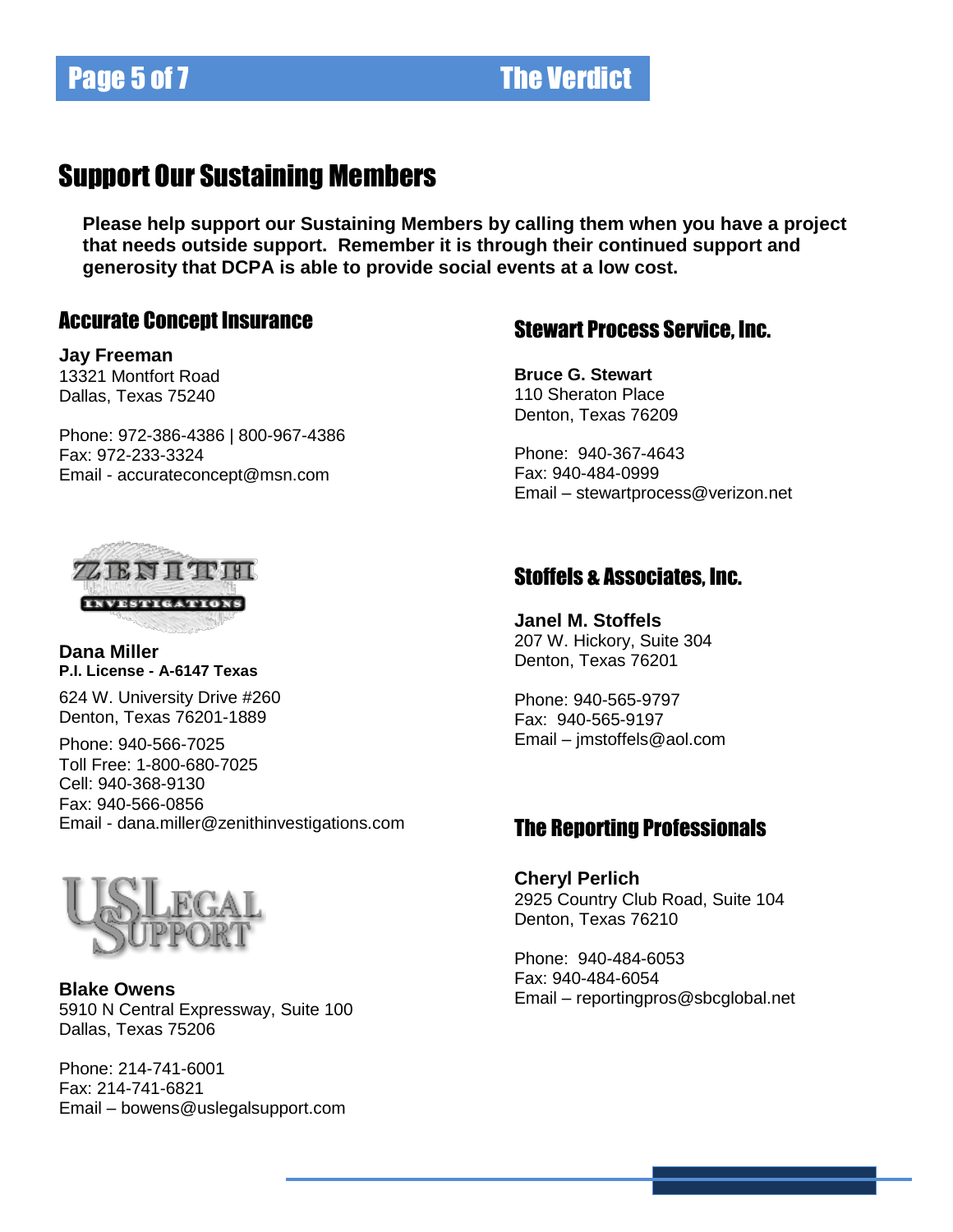### In The Know

**Talking with:** Wanda Woodworth

**Employed by law firm:** Denton County Criminal DA – Civil Division

**Years experience:** 2.5

**What made you want to become a paralegal?** I couldn't find a job as a technical writer and I missed the wave of the alternative teaching certification hirings (I completed the program but by then there were a lot of certified teachers applying for jobs). I have a dog training business (Wanda Woof Dog Training) and have clients on the weekends and some evenings. I decided to get my paralegal certificate after winning a judgment in small claims court against some rotten tenants I had. In April 2008 I finished my certificate from a one year online program with AIPS (American Institute of Paralgal Studies). I was unable to find employment –all the firms I looked at wanted 2-9 years experience and someone ready to jump in with both feet. I even cold called some lawfirms without any luck. When a girlfriend suggested contacting the local courthouse and seeing if they had an open intern position, I jumped at the opportunity to work with the Civil Division Bond Forfeiture section. Priscilla Brooks taught me the ins and outs of the BF world. I left after spending a valuable 8 months there. When an administrative position opened in Civil they called me and asked if I was interested. I've been working in the Civil Dept for 2.5 years now.

**What type of law does your atty practice?** I work with Mary Miller, Bond Forfeiture Litigation attorney and John Biggins, the Asset Forfeiture & Seizure attorney.

**What was it like being a new paralegal?** While I don't have the official title of Paralegal, the work has been very busy. Learning the ropes and forming partnerships/understandings with other departments (such as the District and Civil Clerks, mailroom staff was key). Keeping up with the huge volume of bond forfeitures is a challenge because we are dependent on good relations with the various bondsmen (sureties) to settle their cases by signing agreed judgments. I wanted to learn as much as possible about bond forfeitures so I met with a local surety to learn their piece of the bond business.

**How many paralegals are at your current firm:** There are 3 Senior Paralegals in the Civil Division, 1 Paralegal in the Criminal DA's office and 1 Senior Paralegal who works with the Civil DA stationed at the Denton County Sheriff's Office.

**What kind of law is practiced at your current firm?** Civil defense and litigation, and Criminal prosecution.

**What is your advice to new paralegals?** Become familiar with the office workings and make business partnerships/build relationships with the people your job intersects with. Become well versed in office equipment & software programs so you can help coworkers.

**To which paralegal organizations do you belong?** Denton County Paralegal Association

**How do you relax after a tough day at work?** I hug, play and walk with my 4 dogs (Powder, Peggy Sue, Stanley & Yoji – 3 boxers and a Boston mix), read a lot, sometimes I paint with watercolors, and I watch Walking Dead on Sundays.